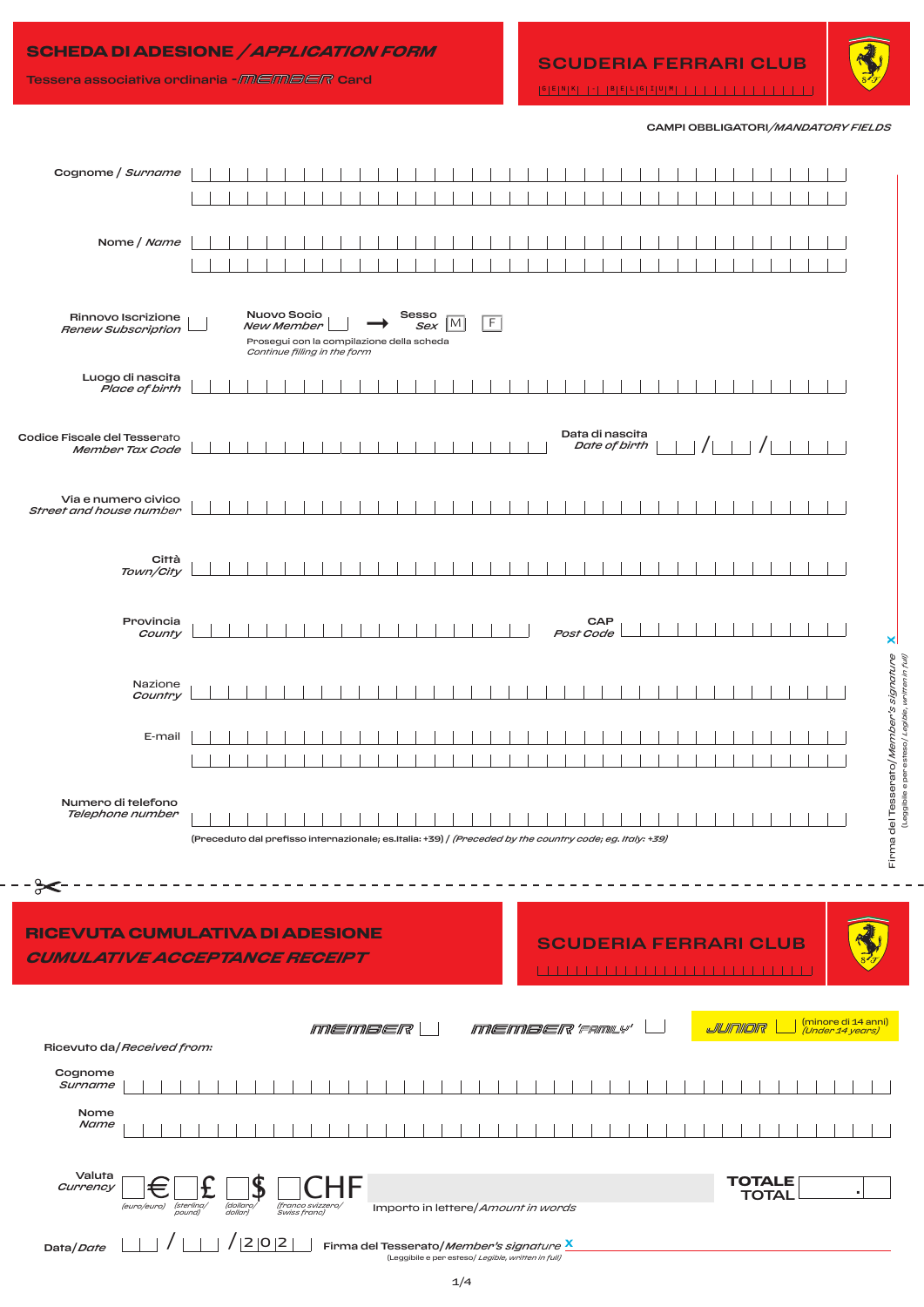## **SCHEDA DI ADESIONE** */ APPLICATION FORM*

Tessera associativa *&* (minore di 14 anni) *Card Application for & (Under 14 years) Card*

# SCUDERIA FERRARI CLUB



CAMPI OBBLIGATORI/*MANDATORY FIELDS*

Il tesserato *memeen* potrà associare alla sua iscrizione dei familiari ENTRO IL PRIMO GRADO DI PARENTELA. A seconda dell'età, avremo i tesserati *memeer 'FAmL\'* e *JUnior* (per i Tifosi che non hanno ancora compiuto 14 anni). **IMEIMBEIR** cardholders can extend their membership to cover IMMEDIATE FAMILY MEMBERS. Depending on age, we also offer IMEIMBEIR' FAMIL\" and *cards, for young fans aged under 14.* Cognome / *Surname*   $\overline{\phantom{a}}$  $\overline{\phantom{0}}$ Nome / *Name* Nuovo Socio Sesso *Renew Subscription* ➞ Prosegui con la compilazione della scheda Rinnovo Iscrizione<br>Renew Subscription (minore di 14 anni)  $\frac{3550}{Sex}$  M F *Continue filling in the form New Member (Under 14 years)* hore di <sub>14</sub> Grado di parentela convivente figlio/figlia fratello/sorella padre/madre marito/moglie *Relationship partner*  $\overline{\phantom{a}}$ *son/daughter brother/sister father/mother husband/wife*  $\overline{\phantom{a}}$ Luogo di nascita *Place of birth* **SICILITING** Codice Fiscale Data di nascita del Tesserato  $\frac{1}{\text{Date of birth}}$   $\left| \begin{array}{c} | \\ | \end{array} \right|$   $\left| \begin{array}{c} | \\ | \end{array} \right|$  *Member Tax Code* **x** Via e numero civico Firma del Tesserato/Member's signature<br>Leggibile e per esteso/Legible, written in full) *Street and*  Firma del Tesserato/*Member's signature* (Leggibile e per esteso/ *Legible, written in full) house number*  $\Box$ member 'Fank' **Città** *Town/City* Provincia **CAP** *County Post Code* Nazione *Country* E-mail Cognome / *Surname*  Nome / *Name* Nuovo Socio *Renew Subscription* ➞ Prosegui con la compilazione della scheda Sesso Rinnovo Iscrizione (minore di 14 anni)  $Sex$  M F *New Member Continue filling in the form (Under 14 years)* minore di 14 Grado di parentela figlio/figlia fratello/sorella padre/madre marito/moglie convivente  $\overline{\phantom{a}}$ *husband/wife partner Relationship son/daughter brother/sister father/mother* Luogo di nascita *Place of birth* **SKONLONG** Codice Fiscale Data di nascita del Tesserato  $\frac{1}{\text{Date of birth}}$   $\frac{1}{\frac{1}{\frac{1}{\frac{1}{\frac{1}{\frac{1}{\cdots}}}}$  /  *Member Tax Code* **x** Via e numero civico Firma del Tesserato/*Member's signature*<br>existence del Tesserato/*Member's signature Street and*  Firma del Tesserato/*Member's signature* (Leggibile e per esteso/ *Legible, written in full)house number* member Fansy Città *Town/City* Provincia **CAP** *County Post Code* Nazione *Country*

 $\overline{\phantom{0}}$ 

 $\overline{\phantom{a}}$ 

E-mail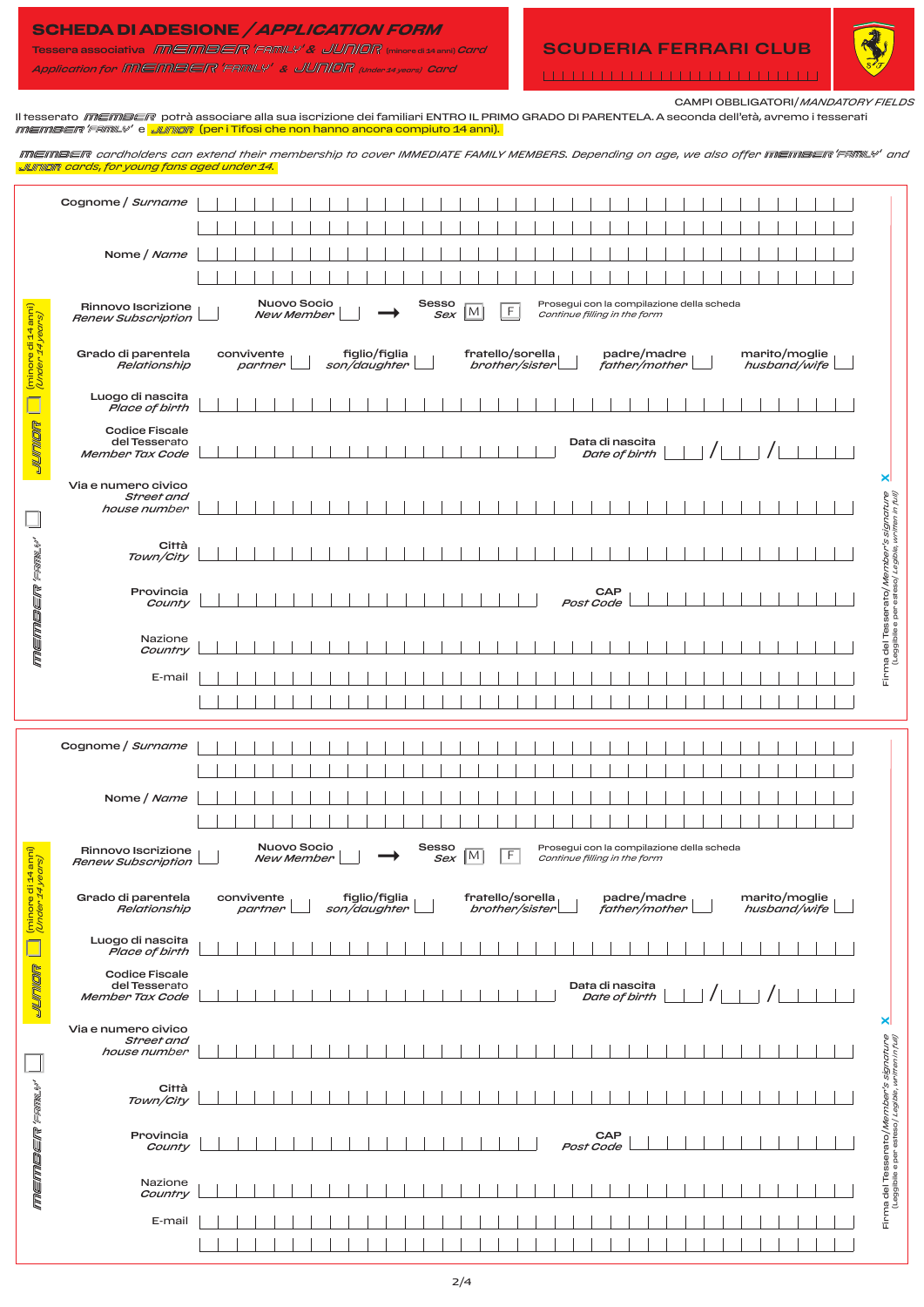# Cognome / *Surname*

### Nome / *Name* 1 1 1 1 1 1 1 1 1 1 1 1 Nato/a il / *Born* a / *in* / /  $1 - 1 - 1 - 1$  $\overline{\phantom{a}}$  $\blacksquare$  $\blacksquare$  $\blacksquare$

Mediante la compilazione della presente "Scheda di adesione", Lei si iscrive al club territoriale "Scuderia Ferrari Club ", ("Club") che è socio della Scuderia Ferrari Club S.c.ar.l., ("Società") e beneficia dei servizi e delle prerogative derivanti da tale iscrizione.<br>La preghiamo di voler prendere visione della seguente informativa privacy sul trattamento dei dati pers

**1. Finalità e modalità del trattamento dei dati personali**<br>I dati personali forniti nell'ambito della presente Scheda di adesione ("Dati") saranno trattati per le seguenti finalità: a) gestire l'isorizione e il tesseramento alla Società e al Club nonché consentire all'interessato di accedere<br>agli eventi e alle attività organizzate dalla Società e dal Club e a tutti quei servizi che sono riservati ag

- b) consentire alla Società e al Club di svolgere sondaggi finalizzati al miglioramento della qualità del Servizio erogato ("Customer Satisfaction");
- 
- 
- 
- 
- 

# c) previo consenso dell'interessato, inviare comunicazioni commerciale (o promozionali su prodotti e ser-<br>vizi della Società, nonché effettuare ricerche di mercato ("Marketing");<br>d) previo consenso dell'interessato, inviar

Il trattamento dei Dati per ciascuna delle finalità di cui sopra potrà avvenire con modalità cartacee, automatiz-<br>zate o elettroniche e, in particolare, a mezzo posta ordinaria o email, telefono (es. chiamate automatizzate

2. Base giuridica del trattamento

La base giuridica del trattamento dei Dati per le finalità di cui:<br>- alle lett. a) e g) è l'articolo 6 (1) (b) del GDPR ossia l'esecuzione di un contratto di cui l'interessato è parte;<br>- lett. b) è l'art. 6 (1) (f) del GDP

<mark>3. Conseguenze dell'eventuale mancato conferimento dei Dati</mark><br>Il conferimento dei Dati è sempre facoltativo. Tuttavia, il mancato conferimento dei Dati comporterà l'impossi-<br>bilità per la Società e per il Club di erogare i

4. Altri soggetti che possono trattare i Dati<br>a Dati portano essere trattati da soggetti operanti per conto della Società e del Club ed in forza di specifici<br>civincoli contrattatli, in Paesi membri UE o extra UE. I Dati po

5. Trasferimento dei dati al di fuori dello Spazio Economico Europeo (SEE)<br>Rafferimento dei rapporti contrattuali della Società e del Club, i Dati potranno essere trasferiti al di fuori del ter-<br>ritorio dello Spazio Econom



Titolare del trattamento per le finalità indicate ai punti a), b), o), e), f), è Scuderia Ferrari Club S.c.ar.I., con sede<br>legale in via Abetone Inf. 4, Maranello (MO) - 41053, Italia.<br>L'interessato può contattare il Data

ferrari.club.

### 7. Conservazione dei Dati

I Dati trattati per fornire il Servizio e per la Customer Satisfaction saranno conservati dalla Società e dal Club per il periodo ritenuto strettamente necessario a conseguire tali finalità. Inoltre, i Dati trattati per fornire il Servizio, potranno essere conservati per un periodo superiore, al fine di poter gestire eventuali contestazioni legate<br>alla fornitura del Servizio. I Dati trattati per finalità di Marketing - e Profilazione per la sola Società

- 
- 3. Idiriti dell'interessato<br>
1. diritti dell'interessato sono ricononsciutti i seguenti diritti:<br>
1. diritto di accesso, ossia il diritto di ottenere dalla Società e/o dal Club la conferma che sia o meno in corso<br>
1. intat
- 
- del traftamento qualora sussistato motivi legiritmi;<br>4. diritto alla portabilità dei dati, ossia il diritto di ricevere dalla Società e/o dal Club in un formato strutturato, di<br>4. diritto di poposizione, ossia il diritto d
- 
- 
- Per esercitare tali diritti, l'interessato potrà rivolgersi per iscritto: per le finalità di cui ai punti a), b) e d), al club terri-<br>toriale Scuderia Ferrari Club $\vert\phantom{a}\vert\phantom{a}\vert\phantom{a}\vert\phantom{a}\vert\phantom{a}\vert\phantom{a}\vert\phantom{a}\vert\phantom{a}\vert$ presso la sede legale precedentemente indicata al paragrafo 5;<br>per le finalità di cui ai punti a), b) c), e), e f) a Scuderia Ferrari Club S.c.ar.l., con sede legale in via Abetone Inf. 4,

Maranello (MO) - 41053, Italia oppure all'indirizzo email privacy@scuderiaferrari.club.

### Consenso<br>Letta l'Informativa privacy Letta l'Informativa privacy

∟ Acconsento<br>al trattamento dei miei dati personali da parte di Scuderia Ferrari Club S.c.ar.l., per le finalità di marketing di<br>cui al punto c) dell'informativa, con modalità cartacee, automatizzate o elettroniche e, in

| $\Box$ Acconsento                                             |  |  |  |  |  |  |  |  | $\Box$ Non acconsento |  |  |  |  |  |  |  |  |  |  |  |  |  |
|---------------------------------------------------------------|--|--|--|--|--|--|--|--|-----------------------|--|--|--|--|--|--|--|--|--|--|--|--|--|
| al trattamento dei miei dati personali da parte del club terr |  |  |  |  |  |  |  |  |                       |  |  |  |  |  |  |  |  |  |  |  |  |  |
|                                                               |  |  |  |  |  |  |  |  |                       |  |  |  |  |  |  |  |  |  |  |  |  |  |

# a Acconsento<br>al trattamento dei miei dati personali da parte del club territoriale Scuderia Ferrari Club<br>cui al punto d) dell'informativa, con modalità cartacee, automatizzate o elettroniche e, in particolare, a mezzo<br>post

L\_J Acconsento<br>al trattamento dei miei dati personali da parte di Scuderia Ferrari Club S.c.ar.I., per analizzare le mie preferen-<br>ze e ricevere comunicazioni commerciali personalizzate, di cui al punto e) dell'informativ

\_| Acconsento<br>alla comunicazione da parte di Scuderia Ferrari Club S.c.ar.l. dei miei dati personali ad altre Società del Gruppo<br>Ferrari che li potranno trattare per finalità di marketing di cui al punto f) dell'informat

Desidero Non desidero iscrivermi alla newsletter di Scuderia Ferrari Club S.c.a r.l. per restare aggiornato in merito ad attività Scude-ria Ferrari Club, comunicati stampa.

By completing this "Request for Admission" you are joining the regional club "Scuderia Ferrari Club ", ("Club"), which is a Scuderia Ferrari Club S.c.ar.I. partner, (the "Company"), and you will benefit from the privileges and services that come<br>with membership. You are invited to read the following privacy notice, which describes the processing of your

1. Purpose and procedure for the processing of personal data<br>The personal data you have provided within the Request for Admission ("Data") will be processed for the

- 
- 
- 
- 
- 
- 

2. Legal basis for Data processing for the purposes referred to:<br>- The legal basis of the Data processing for the purposes referred to:<br>- to let.a) and g) is Article 6 (1) (b) of the GDPR i.e. the execution of a contract o

3. Consequences of failure to provide data<br>Submitting the Data is never mandatory.<br>However, not providing the Data will prevent the Company and the Club from providing the Service.

4. Reoipients of data<br>The Data may be processed by natural persons and/or legal entities, acting on behalf of the Companies and<br>under specific contractual obligations, based in EU Member Strates or in countries outside the the Company and the Club in various fields, especially in legal, tax, social security, accounting and organisational issues; any other person to whom the Data may be given on application of an express legal provision.

5. Data transfer outside of the European Economic Area (EEA)<br>Within the scope of its contractual relations the Company and the Club may transfer the Data to countries<br>outside of the European Economic Area (EEA), this may i of personal data outside of the EEA.

6. Data controller and Data Protection Officer The Data Controller for the purposes referred to in points a), b) and d) is the regional club Scuderia Ferrari Club with registered office in \_\_\_\_\_\_\_\_\_\_\_\_\_\_\_\_\_\_\_\_\_\_\_\_\_\_\_\_\_\_\_\_\_\_\_\_\_\_\_\_\_\_\_\_\_\_\_\_\_\_\_\_\_\_\_\_\_\_\_\_\_\_\_\_\_\_\_. You can contact the Data Protection Officer of the

territorial club Scuderia Ferrari Club<br>The Data Controller for the purposes referred to in points a), b), o), e) and f) is Scuderia Ferrari Club S.c.ar.l., with<br>registered office in via Abetone Inferiore 4, Maranello (MO)

7. Data retention<br>The Data processed to provide the Service and the Customer Satisfaction will be kept by the Company and the<br>Club for the period deemed strictly necessary to fulfil such purposes. Concerning the Data proce

### 8. Your rights

You can exercise the following rights:<br>You can experience the company and/or the Cub as to whether<br>your Data are being processed and, where applicable, have access to them;<br>2 right to coefification and right to ensure, nam

- 
- 
- legitimate;<br>This discussion, annot the right to request that the Company and/or the Club suspend<br>of the processing when the request is legitimate;<br> $\sigma$  fine processing when the request is legitimate;<br> $\sigma$  fine to data port
- 
- 

You can exercise the abovementioned rights by writing: for the purposes referred to in points a), b) and d) to the regional club Scuderia Ferrari Club

at the registered office indicated at point 5 above;<br>for the purposes referred to in points a), b), o), e), f), g) to Scuderia Ferrari Club S.c.ar.l., with registered office in<br>via Abetone Inferiore 4, Maranello (MO), Ital

### Consent After reading the Privacy Notice

∟l roonsent<br>To my personal data being processed by Scuderia Ferrari Club S.c.an!. for the marketing purposes stated in<br>point o) of the privacy notice, in hardcopy, by automated or electronic means including via mail or e-

University of the season of the content of the season of the season of the season of the season of the season of the season of the season of the season of the season of the season of the season of the season of the season

I consent I do not consent To my personal data being processed by Scuderia Ferrari Club S.c.ar.l. to analyse my preferences and receive customised commercial communications, as stated in point e) of the privacy notice.

∟l roonsent<br>To my personal data being communicated by Scuderia Ferrari Club S.c.ar.l. to other Ferrari Group Companies<br>for the marketing purposes stated in point f) of the privacy notice, in hardcopy, automated or electro

 I want I do not want To subscribe to Scuderia Ferrari Club S.c.a r.l. newsletter regarding updates on the Company's activities and press releases.

er<br>(Leggibile e per esteso/ *Legible*, with

The personal data you have provided within the Request for Admission ("Data") will be processed for the<br>
following purposes:<br>
(a) to manage your registration with the Company and the Club as well as to allow you to trake p